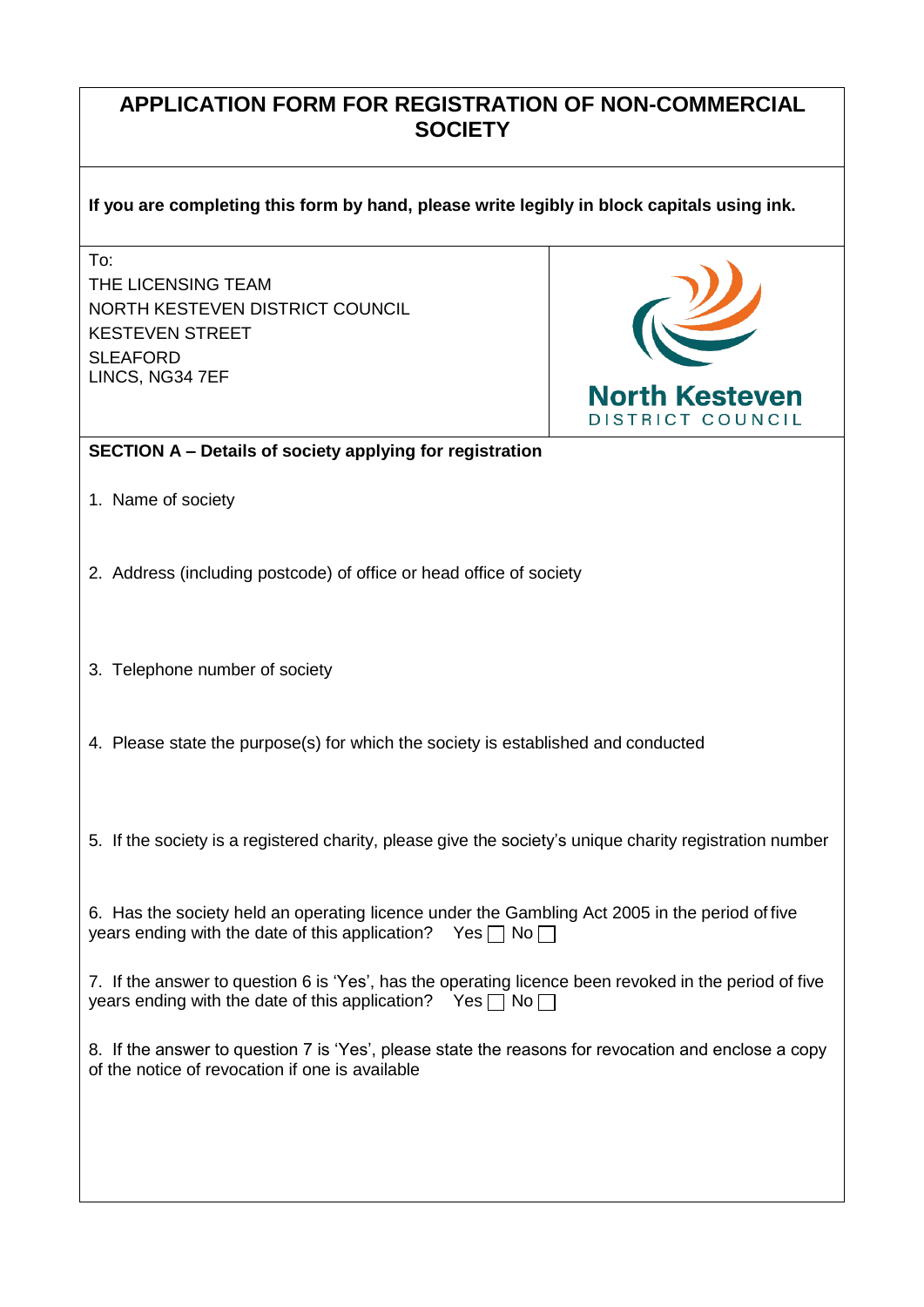| 9. Has the society applied for and been refused an operating licence in the period of five years<br>ending with the date of this application?<br>$Yes \sqcap No \sqcap$ |
|-------------------------------------------------------------------------------------------------------------------------------------------------------------------------|
| SECTION B - General information about person applying on behalf of society                                                                                              |
| 10. Name                                                                                                                                                                |
| 11. Capacity                                                                                                                                                            |
| 12. Address (including postcode)                                                                                                                                        |
| 13. Daytime telephone number                                                                                                                                            |
| SECTION C - Contact details for correspondence associated with this application                                                                                         |
| 14. Please tick one box as appropriate to indicate address for correspondence in relation to this<br>application:                                                       |
| Address in section A $\Box$<br>Address in section B $\Box$<br>Address below                                                                                             |
| Address (including postcode)                                                                                                                                            |
| Telephone number                                                                                                                                                        |
| Email address (if the applicant is happy for correspondence in relation to this application to be sent<br>via e-mail)                                                   |
|                                                                                                                                                                         |
| <b>SECTION D - Declaration</b>                                                                                                                                          |
| 15. Please complete the following declaration and checklist:                                                                                                            |
| I [Full Name]                                                                                                                                                           |
| a. make this application on behalf of the society referred to in Section A and have authority to act<br>on behalf of that society.                                      |
| b. enclose payment of the registration fee of £40.                                                                                                                      |